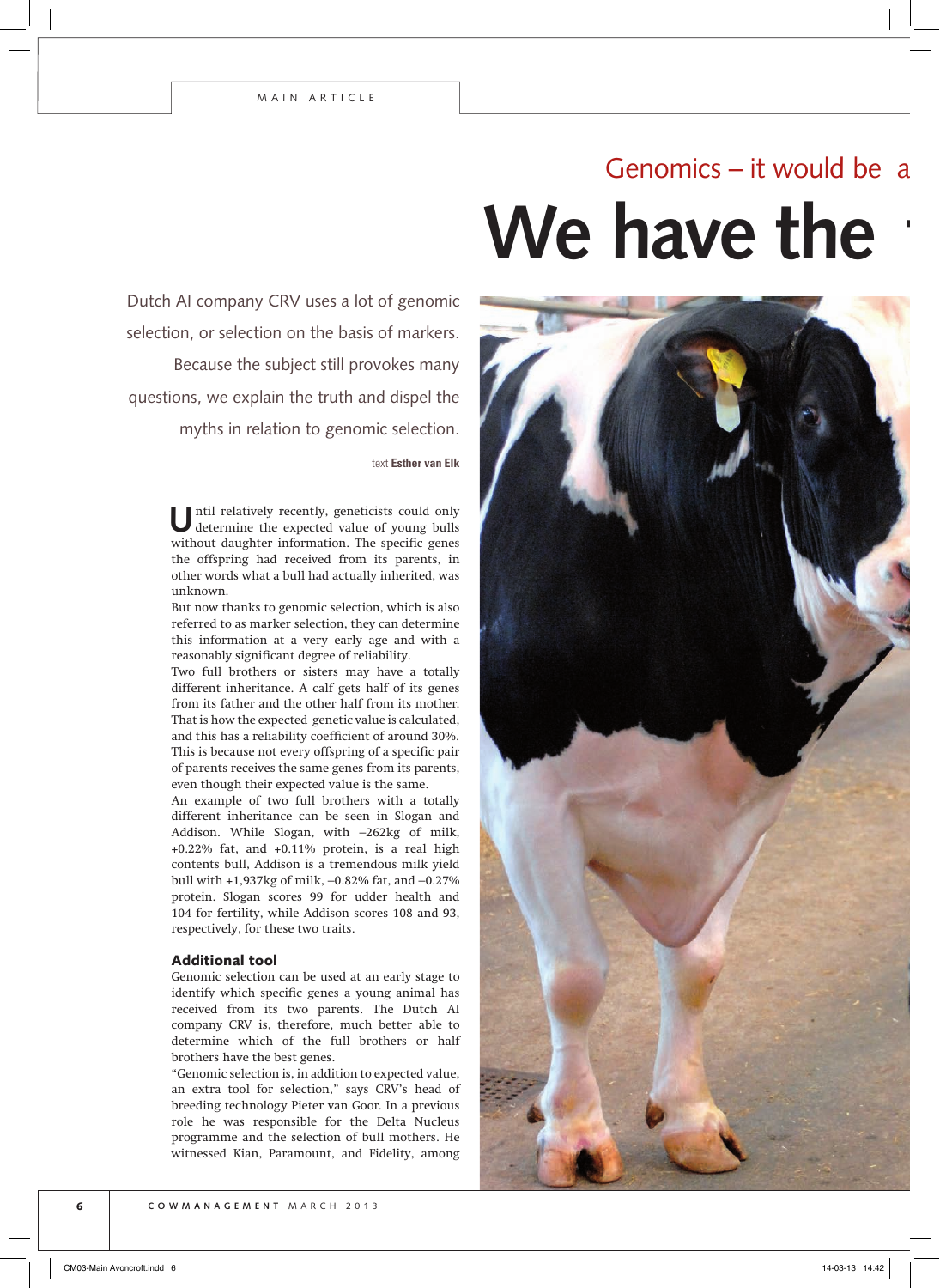# **We have the technology** a shame not to use it



others, right from the beginning. "Thanks to genomic selection we can say, with a reliability coefficient of 60%, what specific genes an offspring has received from its parents," explains Mr van Goor. "It would therefore be a shame if CRV did not make use of selection on the basis of markers."

At the beginning of the 1990s, the genes were discovered that are responsible for hair colour, red factor, and genetic defects such as BLAD and CVM. Hair colour and genetic defects are determined by a specific gene, but there are also characteristics that are determined by several genes, such as milk inheritance.

Finding these specific genes is a difficult process, which is why markers have been developed. These are small, identifiable pieces of DNA that reside close by the gene. A marker provides information about that gene and the genetic tendencies of the animal. A marker test is a pretty good way of predicting what the animal has inherited.

This is nothing more than a total of positive and negative markers of the DNA that the animal has received from its parents. This technology has developed enormously over time.

It started with the recognition of one marker, and now we have as many as 55,000 markers at our disposal. The mystery of DNA is being increasingly unravelled in this way. "Through collaboration between various European participants in Euro-Genomics, we now have a reference population of more than 25,000 reliable breeding bulls," says Mr van Goor. "Each of these bulls has a large number of daughters active on dairy units. The number ranges from a few hundred to more than 100,000 daughters, such as in the case of Kian.

"The breeding values of the bulls from this reference population are therefore extremely reliable. Consequently, we have an enormous repository of information concerning a total of between 20 and 25 million dairy cows."

### DNA research

All bulls in the reference populations, such as those that inherit high milk yield or high contents potential or are udder improvers, provide information. "We use this information to estimate the genomic breeding values of the bull and heifer calves that do not yet have their own daughters milking in a herd," says Mr van Goor.

The reliability of the genomic breeding value for NVI is now 60% and this percentage will increase further in the future. The reliability on the basis of the expected value alone is between 30% and 35%. "During the past 20 years, a lot of gains have been